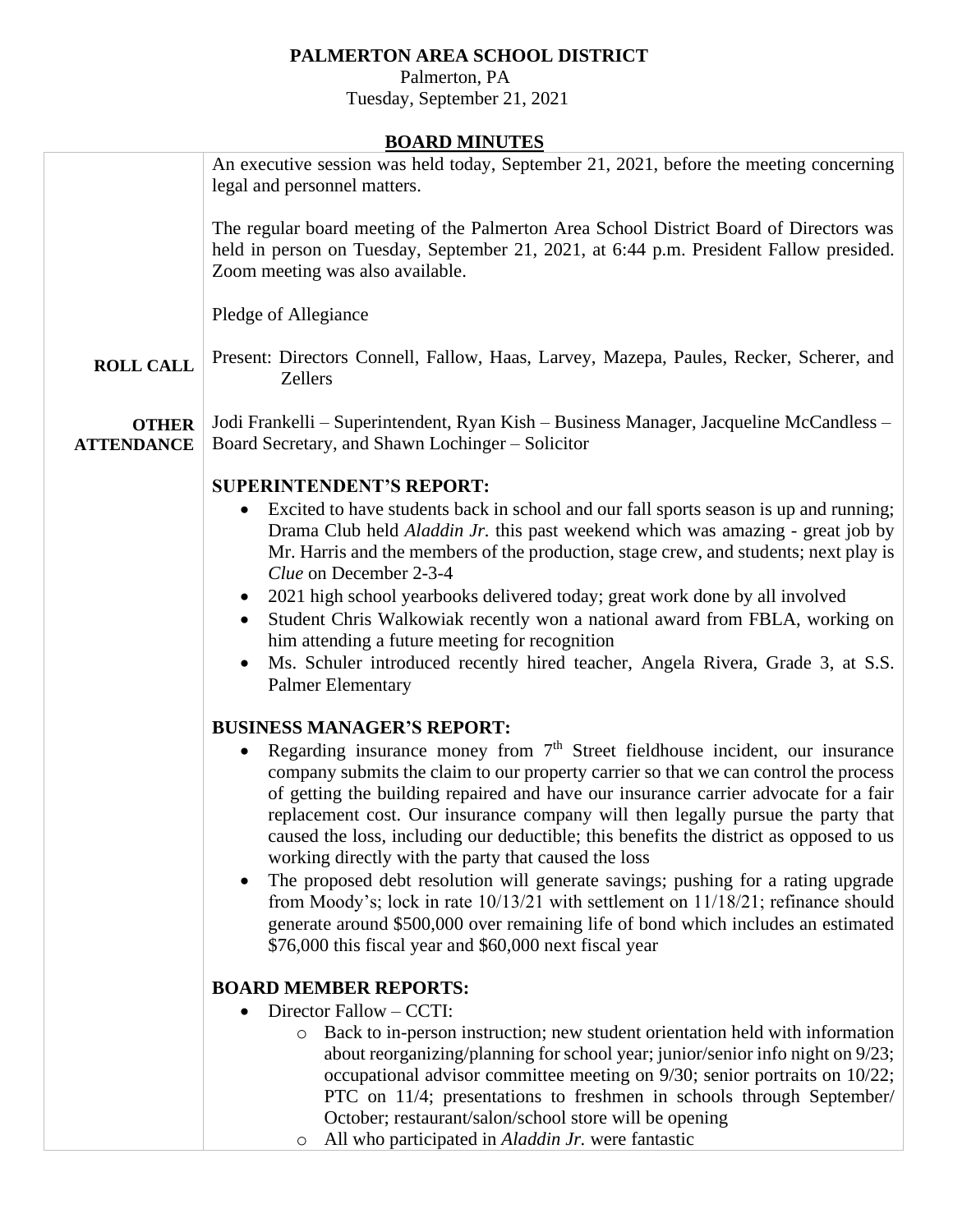- o Kudos to Dr. Frankelli who will be presenting at PASA's New Superintendent Academy this week in Harrisburg
- Director Haas –IU/Library:
	- o IU golf tournament fundraising goes to making bicycles with modifications for special needs students who would never be able to ride a bicycle otherwise; showed video of recipients receiving bicycles;  $50<sup>th</sup>$  year anniversary this year for IU
	- o Library benefits from purchases community makes through AmazonSmile; Storytime video on Facebook; craft table in October; STEAM projects–4 week home activity, details on website; Quilt Craft Lovers Bingo on 10/12; Banned Book Week next week, seek and express ideas
- Director Zellers PSBA:
	- o Virtual School Leadership Conference October 25-27, various topics on equity, ESSER funds, onboarding new directors, school law
	- o Contact local chamber and commissioners to put pressure on legislature for charter school reform
	- o New website called "What Is a School Board?" Invite members, community, staff to view in hopes of informing public and to ease tensions and misunderstandings on what a school board is and does
	- $\circ$  Panther Valley SD featured in newspaper for visiting all incoming K students at their homes before school started, was informal and inclusive idea
- Director Larvey LCCC:
	- o Semester off to a good start, enrollment slightly down; various programs to accommodate students who are readjusting back into school routine such as an early alert system to educators

## **OLD BUSINESS:**

Director Scherer asked where we stand with the  $7<sup>th</sup>$  Street fieldhouse damage. Dr. Frankelli stated Mr. Faenza will have an update at the next workshop. Director Scherer asked for an explanation of the large difference in what the insurance company is paying and what it takes to have the building repaired; wants to pursue specifications by engineer to have building repaired.

## **PUBLIC PARTICIPATION:**

• None

| <b>BOARD</b><br><b>MEETING</b>  | Director Larvey moved, seconded by Director Zellers, to approve the board meeting<br>minutes from August 17, 2021. |
|---------------------------------|--------------------------------------------------------------------------------------------------------------------|
| <b>MINUTES</b>                  | Aye Votes: All Directors Present.<br>Nay Votes: None. Motion Carried.                                              |
| <b>CONSENT</b><br><b>AGENDA</b> | Director Zellers moved, seconded by Director Mazepa, to approve the attached consent<br>agenda.                    |
|                                 | Aye Votes: All Directors Present.<br>Nay Votes: None. Motion Carried.                                              |
|                                 |                                                                                                                    |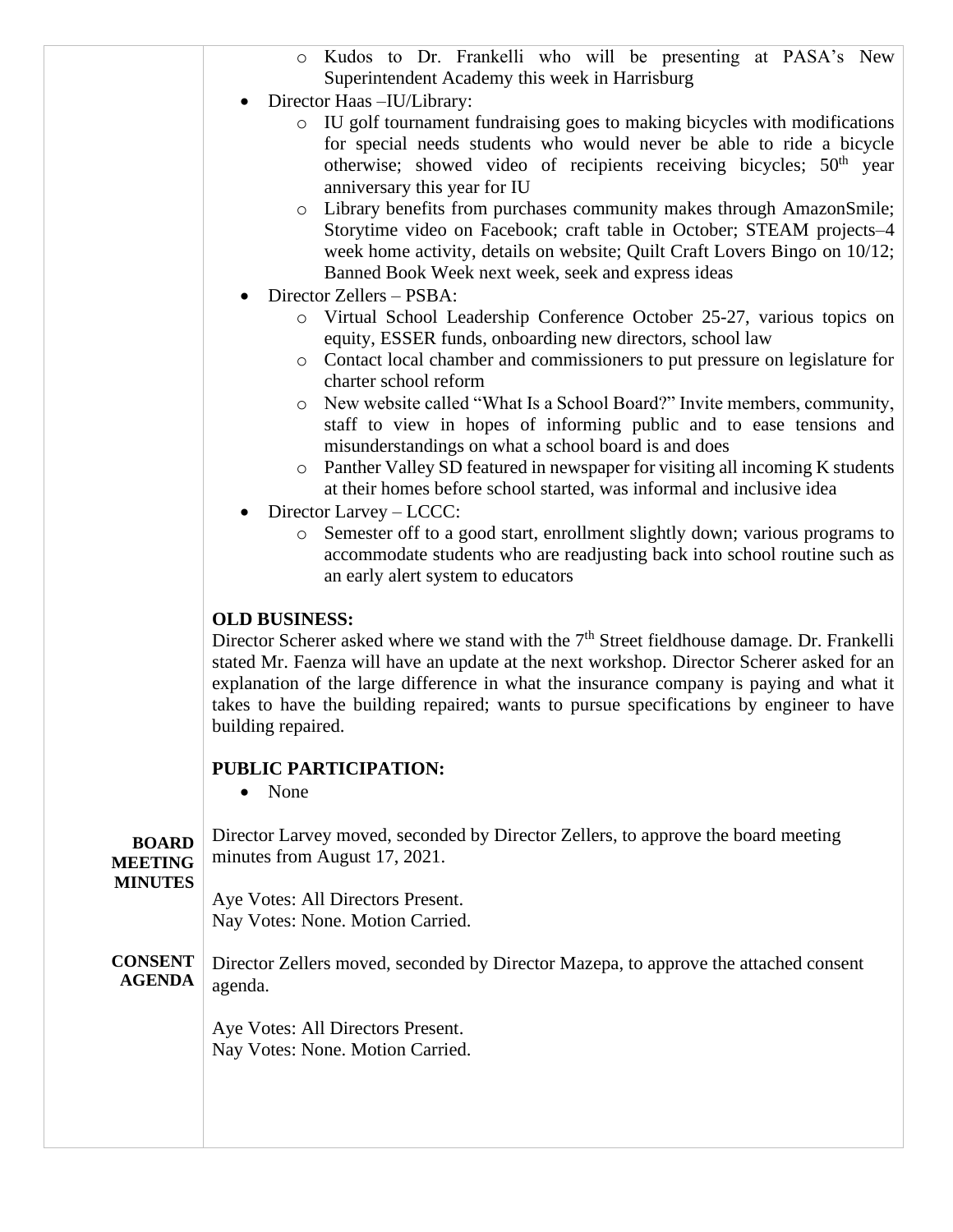|                                                     | <b>CONSENT AGENDA:</b>                                                                                                                                                                                                                |                                  |                                        |                                                                |  |  |
|-----------------------------------------------------|---------------------------------------------------------------------------------------------------------------------------------------------------------------------------------------------------------------------------------------|----------------------------------|----------------------------------------|----------------------------------------------------------------|--|--|
| <b>FINANCIAL</b><br><b>REPORTS</b>                  | <b>Approved Accounts Payable Reports</b>                                                                                                                                                                                              |                                  |                                        |                                                                |  |  |
|                                                     | <b>Approved Treasurer's Reports</b>                                                                                                                                                                                                   |                                  |                                        |                                                                |  |  |
| <b>TEACHERS</b><br><b>HIRED</b>                     | Approved Angela Rivera as Elementary Teacher, Grade 3, at S.S. Palmer Elementary at<br>Bachelor's, Step 1, at an annual salary of \$46,750 effective August 18, 2021                                                                  |                                  |                                        |                                                                |  |  |
|                                                     | Approved JoLynn Gazo as Secondary Librarian/Gifted Teacher, Long-Term Substitute, at<br>Bachelor's, Step 1, at an annual salary of \$46,750 prorated effective October 13, 2021<br>through the remainder of the 2021-2022 school year |                                  |                                        |                                                                |  |  |
| 2021-2022<br><b>MENTORS</b>                         | Approved the following mentors for the 2021-2022 school year:                                                                                                                                                                         |                                  |                                        |                                                                |  |  |
|                                                     | Kerry Palumbo                                                                                                                                                                                                                         |                                  | for JoLynn Gazo                        | Full year at \$1,461.00 prorated<br>effective October 13, 2021 |  |  |
|                                                     | Sharon Westermann                                                                                                                                                                                                                     |                                  | for Angela Rivera                      | Full year at \$1,461.00                                        |  |  |
| <b>HOMEBOUND</b><br><b>INSTRUCTION</b>              | Approved Amanda Cappella to teach five hours a week of homebound instruction at the rate<br>of \$33.00 per hour through the end of the first semester of the 2021-2022 school year                                                    |                                  |                                        |                                                                |  |  |
| <b>SUB CAFETERIA</b>                                | Approved Ryan Schulz as substitute cafeteria employee at the rate of \$10.00 per hour<br>effective September 22, 2021                                                                                                                 |                                  |                                        |                                                                |  |  |
| <b>SOCCER COACH</b>                                 | Approved Jonathan Perloni as boys' soccer volunteer assistant coach for the 2021-2022<br>school year effective September 22, 2021                                                                                                     |                                  |                                        |                                                                |  |  |
| <b>TEACHER</b><br><b>RESIGNATIONS</b>               | Accepted the resignation of Brianna Bush as Elementary Teacher, Grade 3, at S.S. Palmer<br>Elementary effective August 18, 2021                                                                                                       |                                  |                                        |                                                                |  |  |
|                                                     | Accepted the following advisor resignations for the 2021-2022 school year:                                                                                                                                                            |                                  |                                        |                                                                |  |  |
|                                                     | Miranda Allen                                                                                                                                                                                                                         |                                  | Co-Dept. Chair for Art/Music/Tech. Ed. |                                                                |  |  |
|                                                     | Whitney Kern                                                                                                                                                                                                                          |                                  | Co-Dept. Chair for Art/Music/Tech. Ed. |                                                                |  |  |
|                                                     | Whitney Kern                                                                                                                                                                                                                          |                                  | Library Book Club                      |                                                                |  |  |
| <b>COACH</b><br><b>RESIGNATIONS</b>                 | Accepted the following coach resignations for the 2021-2022 school year:                                                                                                                                                              |                                  |                                        |                                                                |  |  |
|                                                     | Erick Kresge                                                                                                                                                                                                                          |                                  | <b>Baseball-Head Coach</b>             | Effective August 18, 2021                                      |  |  |
|                                                     |                                                                                                                                                                                                                                       | <b>Boys Basketball-Volunteer</b> |                                        |                                                                |  |  |
|                                                     | Joseph Egan                                                                                                                                                                                                                           |                                  | <b>Assistant Coach</b>                 | Effective August 21, 2021                                      |  |  |
| <b>CAC CHAIR-</b><br><b>ART/MUSIC/</b><br>TECH. ED. | Approved Miranda Allen as curriculum advisory council (CAC) chair for Art/Music/Tech.<br>Ed. at the High School for the 2021-2022 school year with a stipend of \$1,756.00                                                            |                                  |                                        |                                                                |  |  |
| <b>HORIZONTAL</b><br><b>MOVEMENTS</b>               | Approved the following horizontal movements effective for the first semester of the 2021-<br>2022 school year:<br>Travis Fink from Master's $+15$ to Master's $+30$                                                                   |                                  |                                        |                                                                |  |  |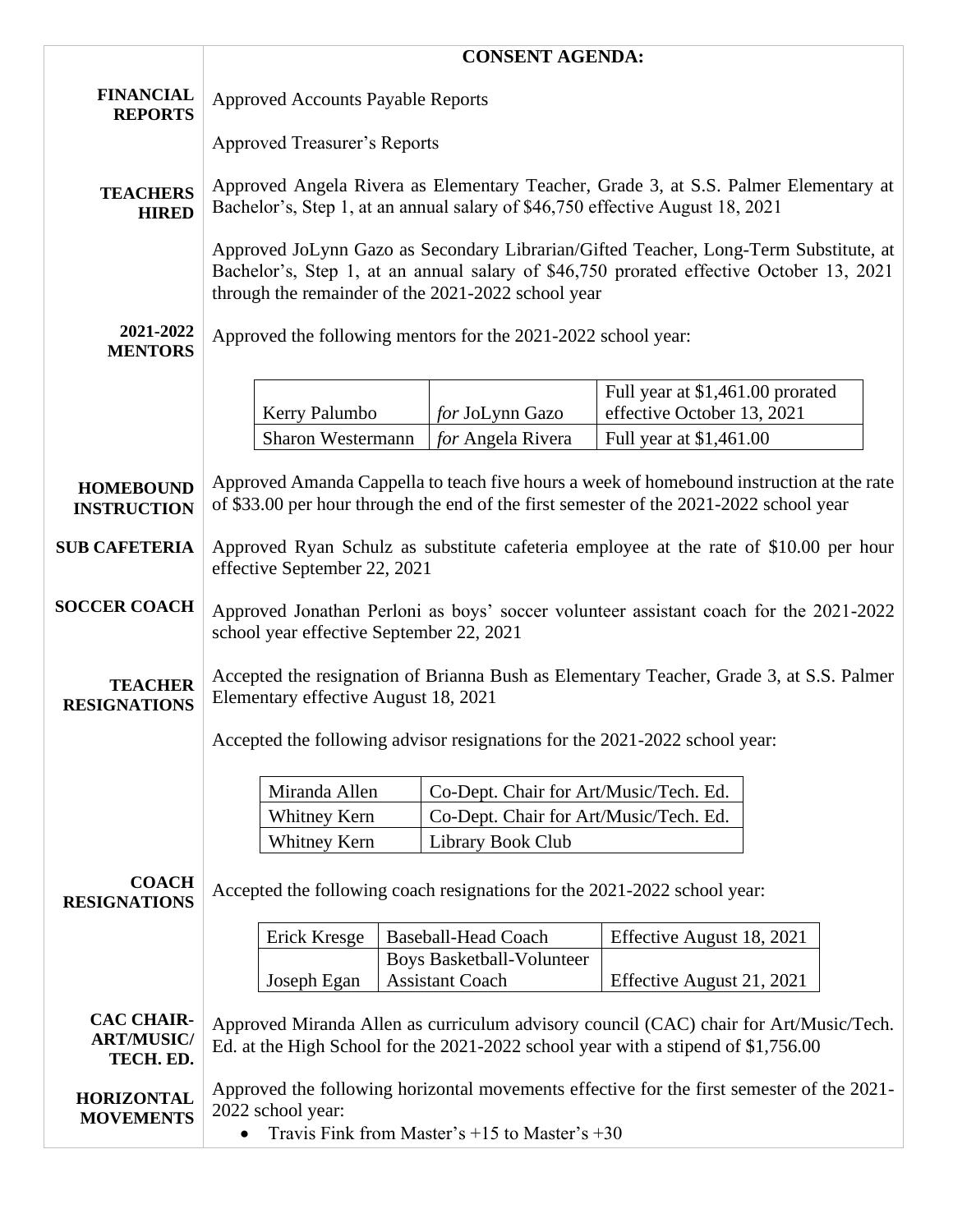|                                                                                          | Jennifer Danzeisen from Master's +30 to Master's +45<br>$\bullet$                                                                                                                                                                                                                                                                                                                                                                                                               |  |  |  |
|------------------------------------------------------------------------------------------|---------------------------------------------------------------------------------------------------------------------------------------------------------------------------------------------------------------------------------------------------------------------------------------------------------------------------------------------------------------------------------------------------------------------------------------------------------------------------------|--|--|--|
| <b>BUS DRIVERS</b>                                                                       | Approved the following additional George's Transportation bus drivers effective August 18,<br>2021 for the 2021-2022 school year:<br>Danielle George<br>٠<br>Amber Getz<br>Kimberly Hadinger                                                                                                                                                                                                                                                                                    |  |  |  |
| <b>MUSIC</b><br><b>CHAPERONES</b>                                                        | Approved the following PAMPA volunteer chaperones for the 2021-2022 school year:<br>April Lyon<br>Carly Heist<br>Kelly Beblavy<br>Peter Beblavy                                                                                                                                                                                                                                                                                                                                 |  |  |  |
| <b>FMLA</b>                                                                              | Approved Family Medical Leave for the following employees:                                                                                                                                                                                                                                                                                                                                                                                                                      |  |  |  |
|                                                                                          | Employee #9458<br>From July 16, 2021 through August 6, 2021<br>Employee #2292<br>From August 25, 2021 through October 1, 2021<br>Employee #2971<br>From August 25, 2021 through October 12, 2021                                                                                                                                                                                                                                                                                |  |  |  |
| <b>RETIREMENT</b>                                                                        | Accepted the retirement of Eileen Heiney as food service worker effective December 3, 2021                                                                                                                                                                                                                                                                                                                                                                                      |  |  |  |
| <b>SUB LIST</b><br><b>REMOVAL</b>                                                        | Removed Rebecca Owens from the current substitute teacher list                                                                                                                                                                                                                                                                                                                                                                                                                  |  |  |  |
| <b>TUITION</b><br><b>REIMBURSEMENTS</b>                                                  | Approved tuition reimbursements                                                                                                                                                                                                                                                                                                                                                                                                                                                 |  |  |  |
| 1 <sup>st</sup> READINGS<br>POLICIES 006-<br>137-137.1-140-<br>140.1-142-229-331-<br>803 | Approved the first readings of the following polices:<br>1) Policy #006 Meetings<br>2) Policy #137 Home Education Programs<br>3) Policy #137.1 Extracurricular Participation by Home Education Students<br>4) Policy #140 Charter Schools<br>5) Policy #140.1 Extracurricular Participation by Charter/Cyber Charter Students<br>6) Policy #142 Migrant Students<br>7) Policy #229 Student Fundraising<br>8) Policy #331 Job Related Expenses<br>9) Policy #803 School Calendar |  |  |  |
| <b>PEDIATRIC</b><br><b>DISASTER</b><br><b>COURSE</b>                                     | Approved Michelle Bisbing to attend the Pediatric Disaster Response & Emergency<br>Preparedness course on October 14 & 15, 2021 not to exceed \$253.00                                                                                                                                                                                                                                                                                                                          |  |  |  |
| <b>IU TITLE 1</b><br><b>AGREEMENT</b>                                                    | Approved the Intergovernmental Agreement for Title 1 Equitable Services between<br>Palmerton Area School District and the Carbon Lehigh Intermediate Unit #21 for the<br>2021-2022 school year                                                                                                                                                                                                                                                                                  |  |  |  |
| <b>PSBA</b><br><b>CANDIDATE</b><br><b>VOTES</b>                                          | Authorized the Board Secretary to cast votes for the following PSBA officer candidates:<br>David Schaap as President-Elect<br>$\bullet$<br>Allison Mathis as Vice President<br>٠<br>Edward Brown as East Zone Representative<br>٠<br>Richard Frerichs, William LaCoff, Nathan Mains as Insurance Trust Trustees<br>٠                                                                                                                                                            |  |  |  |